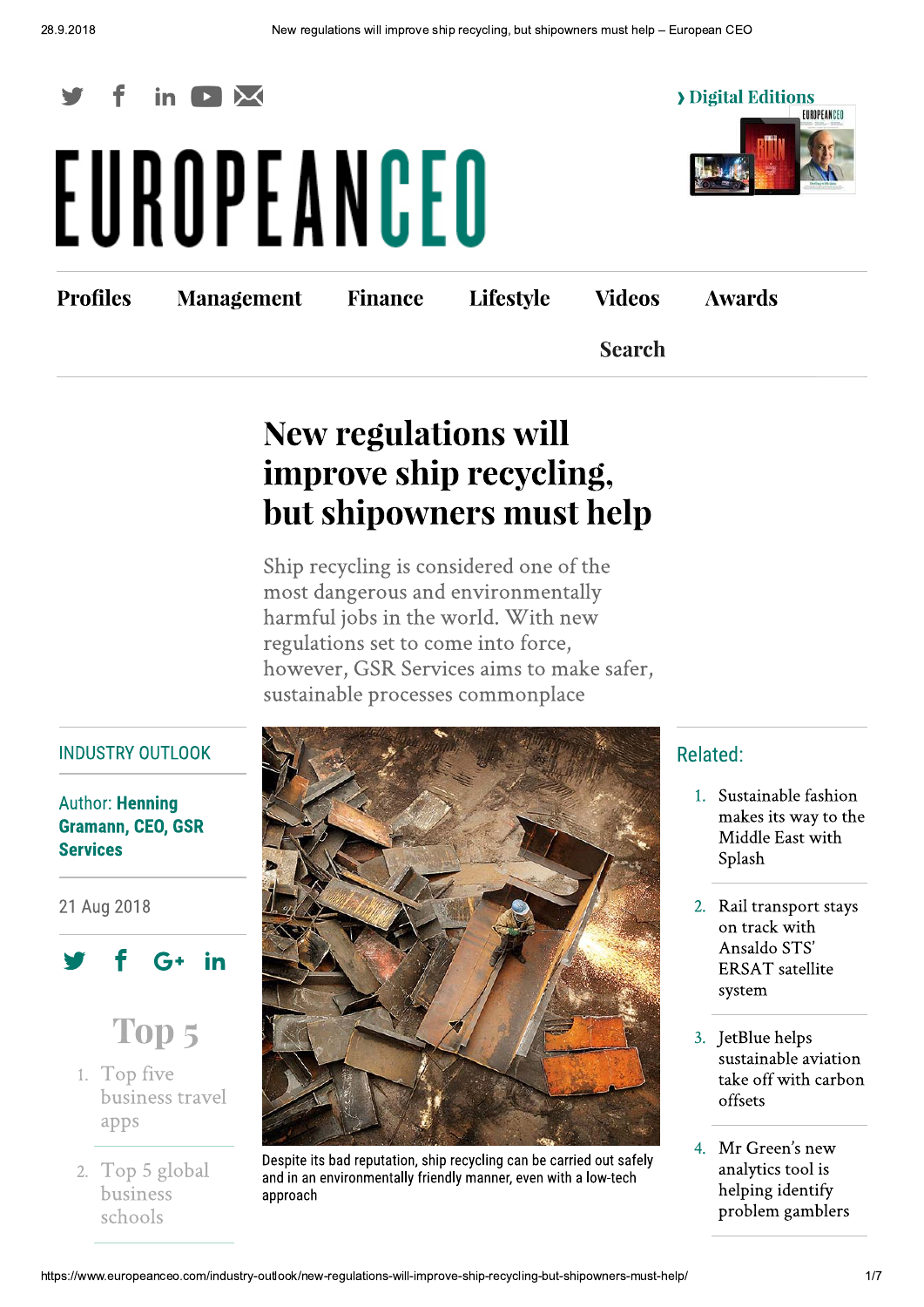#### 28.9.2018

- 3. Top 5 tips for managing a flexible workforce
- 4. Top 5 oldest **CEOs**
- 5. Top 5 tips for doing business in Asia
- 6. Top 5 European companies with highest customer loyalty
- 7. Top 5 tips for managing teams across different time zones
- 8. Top 5 tips for start-up success
- 9. Top 5 business leaders with government connections
- 10. Top 5 controversial **CEOs**
- 11. Top 5 richest women in Europe
- 12. Top 5 ways enterprises can utilise zombie assets for business growth

New regulations will improve ship recycling, but shipowners must help - European CEO

The maritime industry is much bigger than most people think. Not only does it account for the transport of more than 90 percent of all traded goods, but the vessels that traverse international waters also have the potential to cause significant damage in the form of oil spills, pollution and the transport of invasive species. While new sustainability regulations have addressed many operational aspects of shipping, the building and decommissioning of vessels still has a serious impact on both the health of workers and the environment.

The image of major ship recycling destinations such as Bangladesh, India and Pakistan - is still generally quite negative. Ship recycling has been considered the most dangerous job in the world, but it can be done safely and in an environmentally friendly manner, even with a low-tech approach.

With this in mind, Henning Gramann established GSR Services in 2011 to improve recycling practices in the dismantling of disused ships. European CEO spoke with Gramann to learn more about the role shipping has to play in global sustainability.

# How has ship recycling changed over the years?

Ship recycling has existed since mankind first began using ships. But in the years since the Second World War, the industry has largely moved from Europe to Taiwan and, subsequently, the Indian subcontinent. This is a clear sign that once a country is developed, ship recycling becomes unfashionable. Labour and environmental regulations usually become stricter in parallel to a country's economic growth, making ship recycling less profitable; there will always be countries with poorer working conditions willing to offer better prices.

In the last few years, however, we've seen a change as the **International Maritime** Organisation (IMO) developed a new



- 5. MGA revamps regulatory practices amid gaming industry shake up
- 6. SilberBoard the eco-friendly alternative to plastic packaging
- Green Cargo: 7. electric trains key to reducing Europe's carbon emissions
- Why air-powered 8. aerosols are the future of sustainable packaging
- 9. Bloomberg opens first European headquarters in London
- 10. Sustainable plastic could be the future of additive manufacturing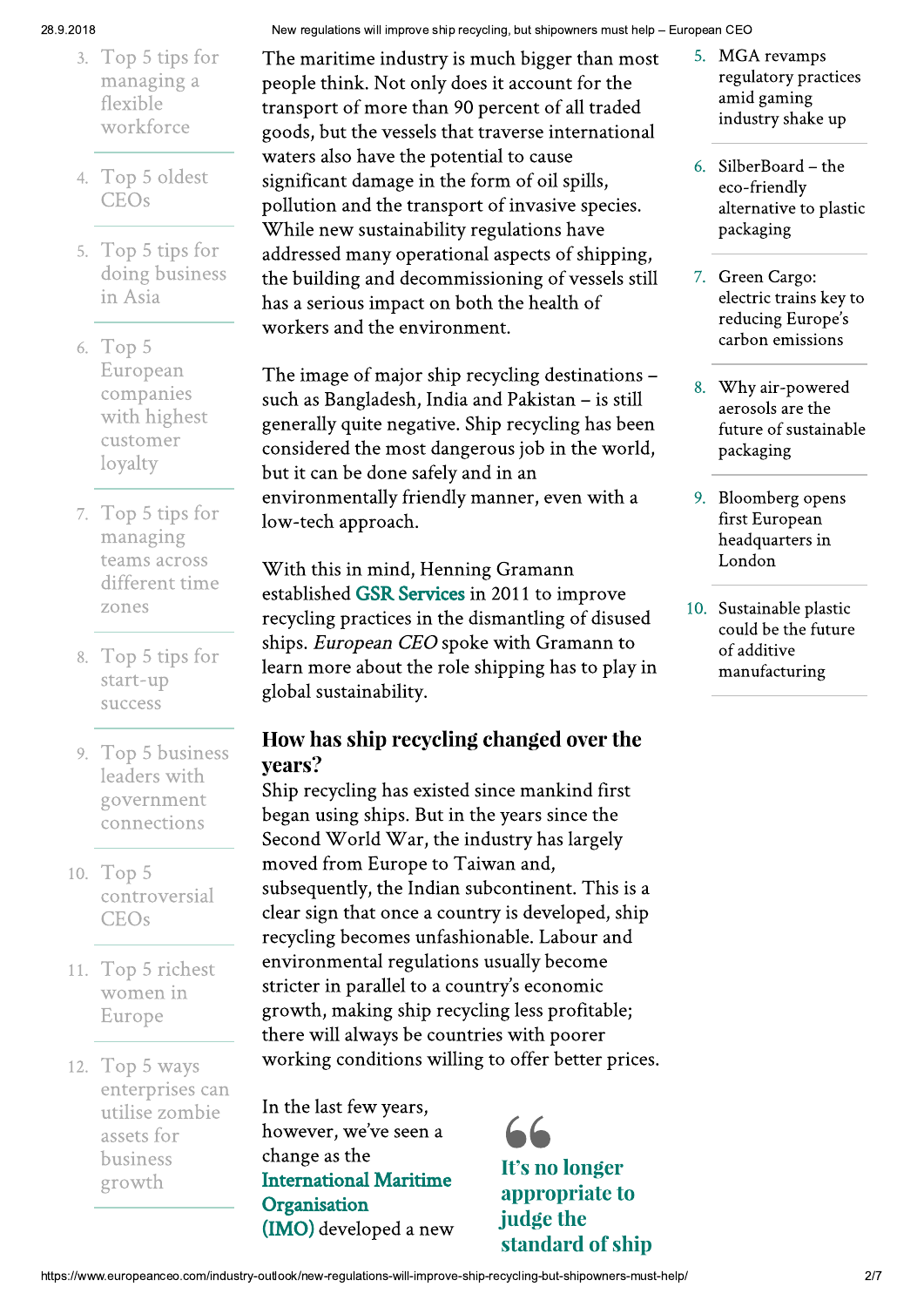#### 28.9.2018

- 13. Top 5 ways to boost employee engagement in your workplace
- 14. Top 5 ways businesses can make the most of Pinterest
- 15. Top 5 female business strategists

agreement called the Hong Kong Convention, which sets internationally applicable standards. Even though the convention hasn't come into force yet, major players in the industry have already

recycling by country; standards must be distinguished between individual yards

started to live up to the requirements, and we have seen a major change on the recyclers' side.

Not all recycling yards have looked at this developing market, though, which means good and bad performers are often direct neighbours. As such, it's no longer appropriate to judge the standard of ship recycling by country; instead, standards must be distinguished between individual yards.

# **How does Europe compare to other** regions in terms of ship recycling?

Europe has no significant ship recycling capacity and the few we do have are mostly only capable of handling ships of up to 200 metres. The majority of recycling candidates are much bigger, and of the few EU yards that could accommodate bigger ships and hold a valid permit, most are not active. Therefore, Europe has neither a good market share nor the capability to change this unless new, bigger vards open up.

Further, any ship recycling facility can apply to be on the European list of approved ship recycling facilities. And while European yards are on this list due to their location, their foreign counterparts have to undergo a stringent approval process, one that even some EU yards might struggle to comply with.

# The EU is introducing a new regulation for member states. What impact do you think this will have?

Under the relatively new EU Ship Recycling Regulation, ships flying the flag of an EU member state must use 'safe and sound' recycling facilities that appear on the European list of ship recycling facilities. Circumventing the EU legislation is very easy, but it does not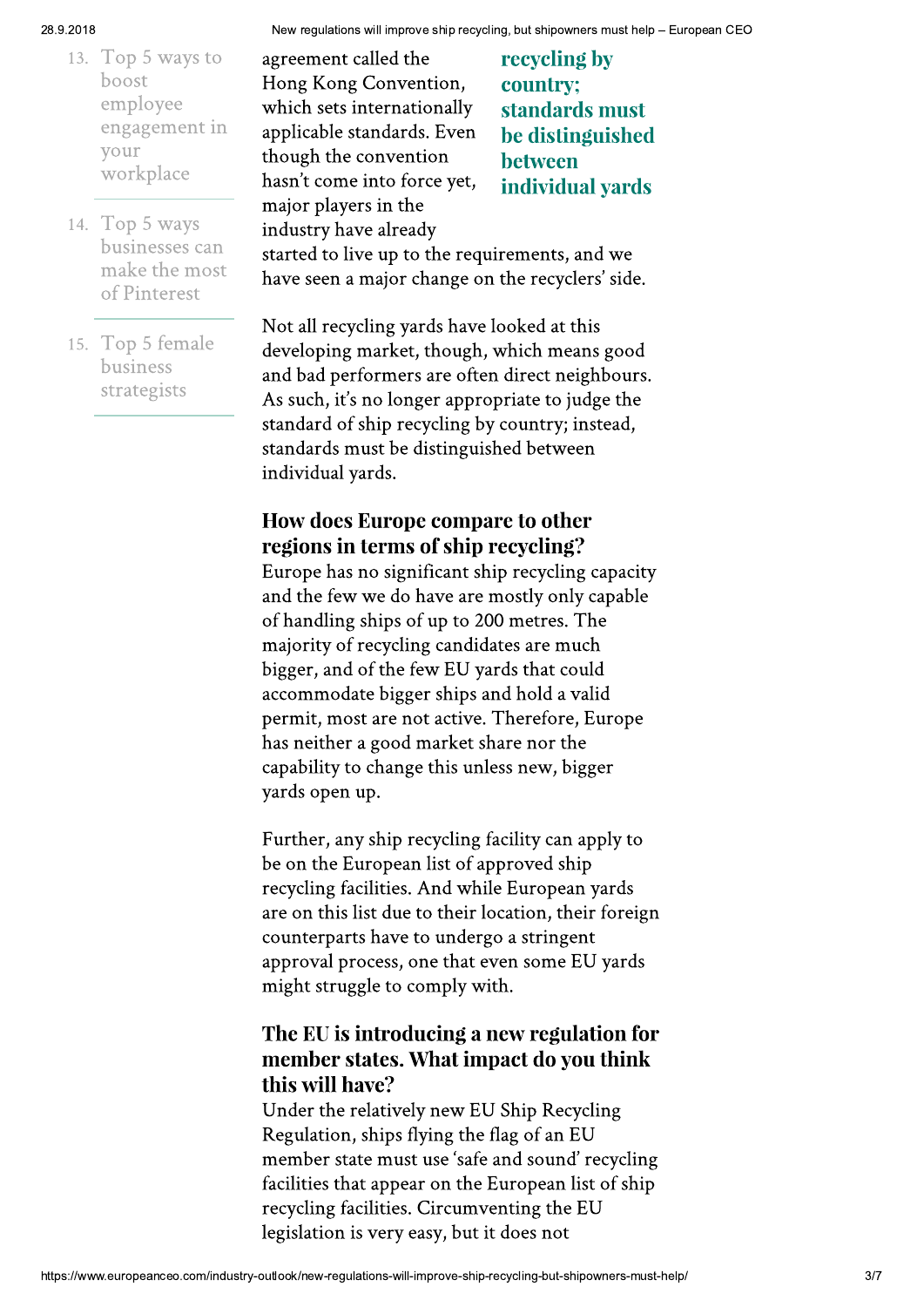necessarily mean the owner is going for substandard recycling: the owner can still enter into a contract with a good yard that complies with the Hong Kong Convention but has not applied for the EU list or is still awaiting EU approval.

In short, the positive impact the EU regulation will have is that ships under the EU umbrella or that visit an EU port must have an inventory of hazardous materials (IHM) by the end of 2020. That is the most important document in planning the recycling process of a ship.

# Despite this development, challenges and shortcomings persist. What are the most prominent?

The biggest shortcoming is a lack of demand for sustainable ship recycling from shipowners, as many don't care or simply don't know about it. As the Hong Kong Convention hasn't come into force yet, the Basel Convention on the Control of Transboundary Movements of Hazardous Wastes and their Disposal is still applicable.

As this is truly a land-based and not ship-specific legislation, it is very difficult to comply with. Nearly all ships going for

of all traded goods are transported by sea

recycling are in breach of the Basel Convention for practical reasons and, therefore, act illegally. Unfortunately, grabbing the low-hanging fruit sometimes appears more attractive to shipowners than acting in favour of a proper, ethical solution.

# How can these issues be resolved? And how does GSR work to resolve them?

First of all, the political debate on whether the so-called beaching method, which handles nearly 80 percent of recycling tonnage, is appropriate or not must come to an end. These requirements are fixed in the Hong Kong Convention, which should be used for distinguishing between good and bad ship recycling.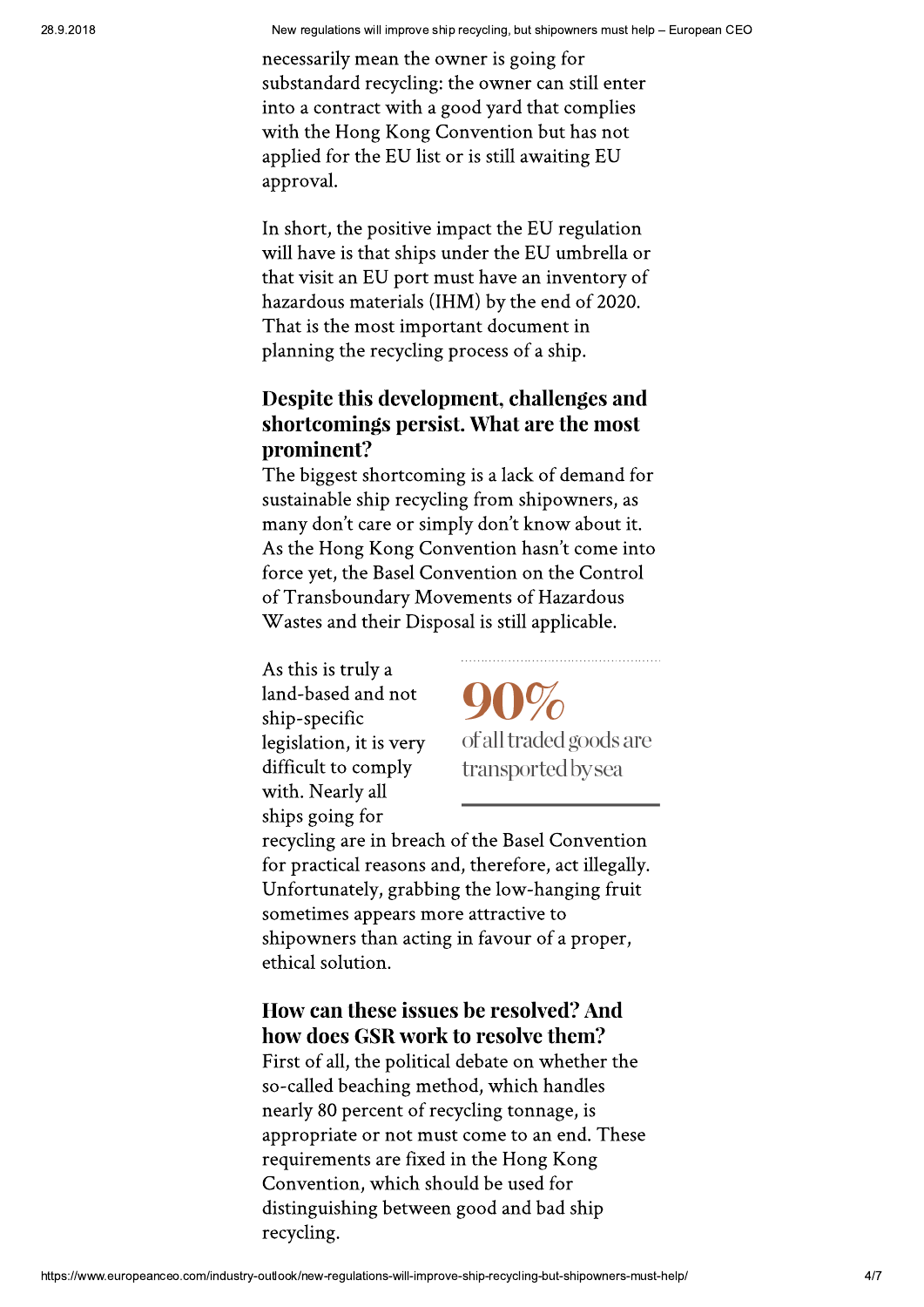This will make decisions easier for those who have the power to decide where their ships are recycled. It will also establish fair competition based on quality, independent of the recycling method used. All of the different methods have specific advantages and challenges.

Once a common understanding is reached, it becomes clear where to sell ships for responsible recycling. Until this is achieved, only individual efforts and decisions can be taken, but there are guides available that offer sound and independent advice.

As for GSR, we are a knowledgeable and trustworthy business partner. We have all the abilities to prepare ships for sustainable ship recycling, from IHMs via last voyage planning and contracting with recyclers to the supervision of ongoing recycling activities at reasonable costs. We're not compromising on what we believe is right, as our aim is to change the industry for the long term, not just provide a quick fix.

### What developments in ship recycling can we expect in the coming years?

The EU legislation will mean we see more IHMs. That is a good foundation, as long as the IHM quality is right for setting the basis of safe ship recycling. We have actively supported the development of green and safe ship recycling in India for many years and have now reached a capacity of around 100 ships per year. The experience gathered during these projects enables us to achieve the same standards in even less-developed infrastructures.

Green capacity will also increase further to become the norm, rather than the niche market it is today. Additionally, the processes will become more industrialised, requiring higher investments but also achieving higher productivity and revenue at year's end. For me, it's important not to reduce the number of workers, but to enhance the working and environmental conditions in order to achieve a truly sustainable future.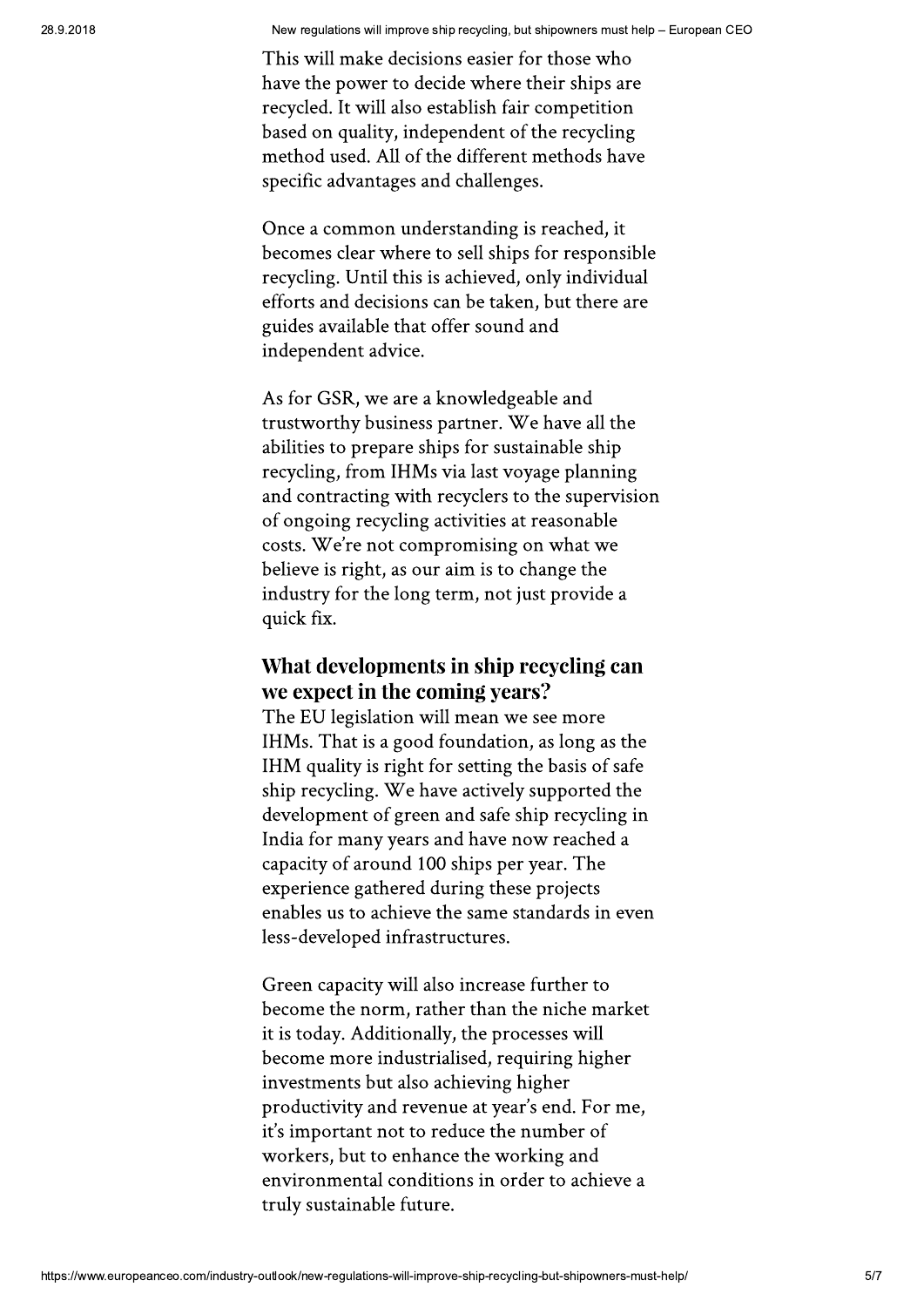New regulations will improve ship recycling, but shipowners must help - European CEO

| How to protect                                 |  |  |           |
|------------------------------------------------|--|--|-----------|
| your company<br>assets in a<br>changing threat |  |  |           |
|                                                |  |  | landscape |
|                                                |  |  | Login     |
| f Share<br>$\blacktriangleright$ Tweet         |  |  |           |
| Sort by Best $\equiv$                          |  |  |           |
|                                                |  |  |           |
|                                                |  |  |           |
|                                                |  |  |           |

Be the first to comment.

ALSO ON EUROPEANCEO

#### The best and worst case scenarios for

1 comment · a year ago

J Public - So, by "positives", what you actually mean

#### 10 benefits of using artificial intelligence

1 comment · a year ago

Princeton blue-Nowadays, Artificial intelligence is

#### **Top 5 European** companies with

1 comment · 3 months ago

Shep Hyken-**Excellent list! Each** one of these

#### The rise of the celebrity CEO

1 comment · 6 months ago

fidelum - Nice article, Natasha! One additional point